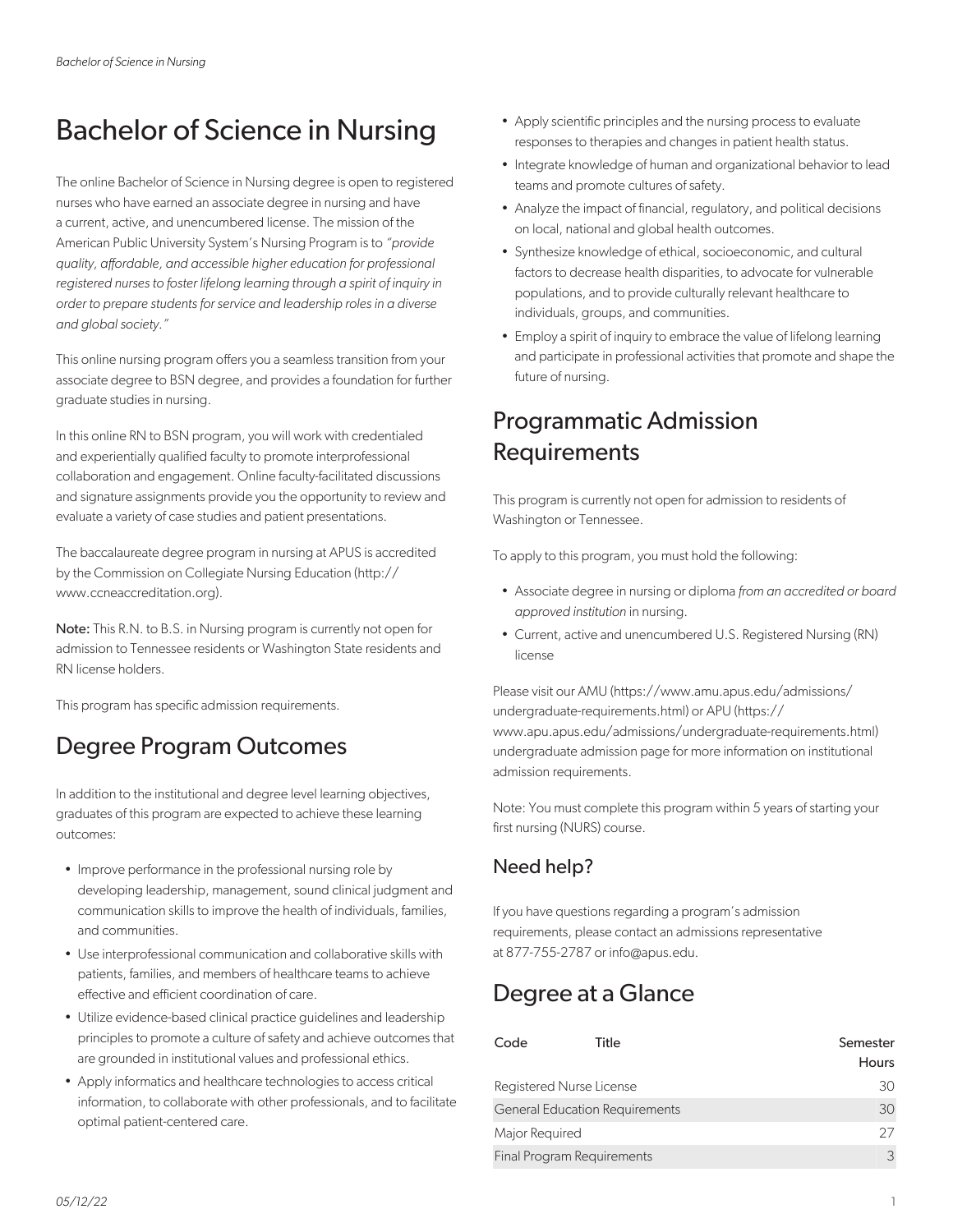| Elective Requirements |      |
|-----------------------|------|
| Total Semester Hours  | 120. |

# Degree Program Requirements

#### Registered Nurse License (30 semester hours)

| Code                 | Title                                                   | Semester     |
|----------------------|---------------------------------------------------------|--------------|
|                      |                                                         | <b>Hours</b> |
|                      | Current active, unencumbered registered nursing license | 30.          |
| Total Semester Hours |                                                         | 3U.          |

#### General Education Requirements (30 semester hours)

| Code                                 | Title                                                                           | Semester<br><b>Hours</b> |  |
|--------------------------------------|---------------------------------------------------------------------------------|--------------------------|--|
|                                      | Arts and Humanities (6 semester hours)                                          |                          |  |
| Select 2 courses from the following: |                                                                                 |                          |  |
| ARABIOO                              | Arabic I                                                                        |                          |  |
| ARAB <sub>101</sub>                  | Arabic II                                                                       |                          |  |
| ARTH <sub>200</sub>                  | Art Appreciation                                                                |                          |  |
| ARTH <sub>241</sub>                  | Film and Literature                                                             |                          |  |
| DSIN141                              | Image Enhancement using Adobe Photoshop                                         |                          |  |
| <b>FREN100</b>                       | French I                                                                        |                          |  |
| FREN101                              | French II                                                                       |                          |  |
| GERM100                              | German I                                                                        |                          |  |
| GERM101                              | German II                                                                       |                          |  |
| <b>JAPN100</b>                       | Introduction to Japanese                                                        |                          |  |
| <b>LITR215</b>                       | Literature of American Encounters, Revolution,<br>and Rebellion                 |                          |  |
| <b>LITR218</b>                       | From Abolition to #MeToo: Literature of the<br>American Civil Rights Movement   |                          |  |
| <b>LITR222</b>                       | Pivotal Figures in Early British Literature                                     |                          |  |
| <b>LITR225</b>                       | British Literature from Wordsworth through the<br>Wasteland                     |                          |  |
| <b>LITR231</b>                       | Leadership in World Literature: Antiquity to the<br>Early Modern Period         |                          |  |
| <b>LITR233</b>                       | Literature of the Newly Globalized World: The<br>Individual's Struggle to Adapt |                          |  |
| <b>MUSI200</b>                       | Music Appreciation                                                              |                          |  |
| <b>MUSI250</b>                       | <b>World Music and Cultures</b>                                                 |                          |  |
| PHIL101                              | Introduction to Philosophy                                                      |                          |  |
| PHIL110                              | <b>Critical Thinking</b>                                                        |                          |  |
| <b>PHIL200</b>                       | Introduction to Ethics                                                          |                          |  |
| <b>PHIL202</b>                       | Philosophy of Science                                                           |                          |  |

| PORT100             | Introduction to Brazilian Portuguese                                    |   |
|---------------------|-------------------------------------------------------------------------|---|
| <b>RELS201</b>      | Introduction to World Religions                                         |   |
| RUSS100             | Russian I                                                               |   |
| SPAN <sub>100</sub> | Spanish I                                                               |   |
| SPAN101             | Spanish II                                                              |   |
| STEM270             | Thinking and Acting Ethically                                           |   |
|                     | Civics, Political and Social Sciences (6 semester hours)                |   |
|                     | Select 2 courses from the following: 1                                  | 6 |
| ANTH100             | Introduction to Anthropology                                            |   |
| ANTH <sub>202</sub> | Introduction to Cultural Anthropology                                   |   |
| CHFD220             | Human Sexuality                                                         |   |
| <b>COMM211</b>      | Social Media and Society                                                |   |
| COMM240             | Intercultural Communication                                             |   |
| ECON <sub>101</sub> | Microeconomics                                                          |   |
| ECON102             | Macroeconomics                                                          |   |
| EDUC200             | Humane Education: A Global Interdisciplinary<br>Perspective             |   |
| GEOGI01             | Introduction to Geography                                               |   |
| HOSP110             | Practical Food Safety and Awareness                                     |   |
| <b>IRLS210</b>      | International Relations I                                               |   |
| <b>LITR212</b>      | Forgotten America--Under Represented Cultures<br>in American Literature |   |
| <b>LITR235</b>      | Four Points of the Compass: Culture and Society<br>Around the World     |   |
| <b>POLS101</b>      | Introduction to Political Science                                       |   |
| <b>POLS210</b>      | American Government I                                                   |   |
| PSYC101             | Introduction to Psychology                                              |   |
| SOCI111             | Introduction to Sociology                                               |   |
| <b>SOCI212</b>      | Social Problems                                                         |   |
| SOCI220             | American Popular Culture                                                |   |
| STEM280             | Exploring Society and Cultures via Science<br>Fiction                   |   |
| hours)              | Communication: Writing, Oral, and Multimedia (9 semester                |   |
| <b>COMM120</b>      | Information and Digital Literacy                                        | 3 |
| ENGL110             | Making Writing Relevant                                                 | З |
|                     | Select 1 course from the following:                                     | 3 |
| <b>COMM200</b>      | Public Speaking                                                         |   |
| ENGL101             | Proficiency in Writing                                                  |   |
| ENGL115             | Argumentation and Rhetoric                                              |   |
| <b>ENGL210</b>      | Introduction to Literature                                              |   |
| ENGL220             | <b>Technical Writing</b>                                                |   |
| ENGL221             | Scientific Writing                                                      |   |
| ENGL226             | <b>Effective Business Communication</b>                                 |   |
| HRMT101             | Human Relations Communication                                           |   |
| <b>IRLS200</b>      | Information Literacy and Global Citizenship                             |   |